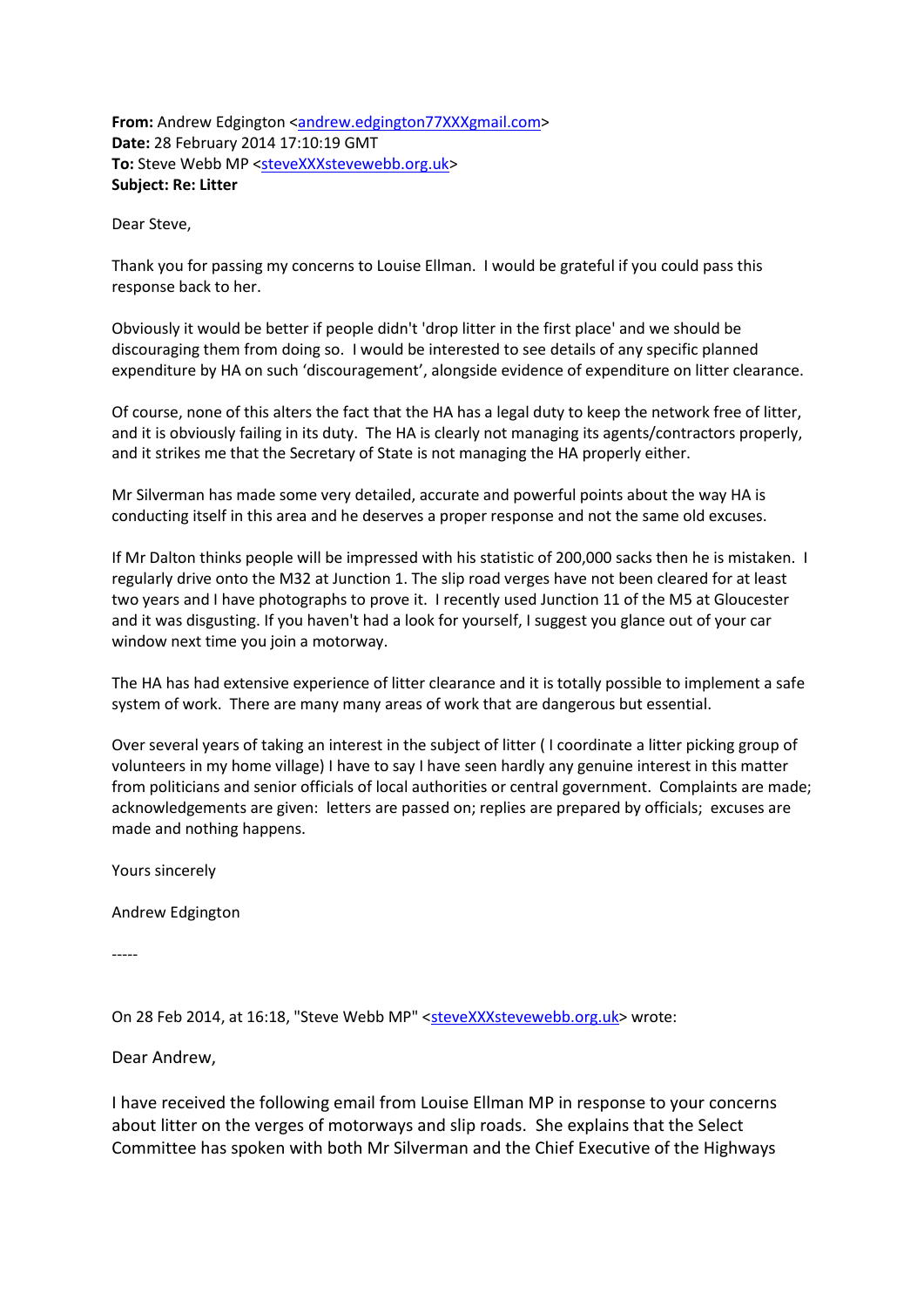Agency as part of their evidence-gathering, and you can see the Highways Agency's views online.

I hope her reply is useful.

Yours sincerely

Steve Webb MP

Dear Mr Edgington,

You recently wrote to Steve Webb MP regarding motorways and litter. Mr Webb passed your email onto me as you requested.

· The Committee is aware of Mr Silverman's recent submissions on this subject and the Committee secretariat have spoken to him directly on this subject. On Monday, the Committee heard evidence from Graham Dalton, the Chief Executive of the Highways Agency. During the session the Committee asked him directly about his views on litter and the motorways. Mr Dalton mentioned that the Highway's Agency collects 200,000 sacks of letter every year and works closely with local authorities to maintain standards on trunk roads. He said litter collection could be expensive and dangerous and would prefer to prioritise spending on discouraging motorists from dropping litter in the first place. You can listen to his evidence on the Transport Committee's website:

<http://www.parliamentlive.tv/Main/Player.aspx?meetingId=14942&player=windowsmedia>

A transcript of the session will be available on the website by the end of this week.

Yours sincerely,

Louise Ellman MP

------

Dear Steve,

I live at 35 The Land, Coalpit Heath, Bristol, BS36 2LJ. I am writing to you as my MP about the continued littered state of the verges alongside our motorways. You will be aware of this if you drive along the M32 and look at its slip roads, particularly the junction near Frenchay. The condition of these roads is a national disgrace in spite of the fact that the government has an obligation to ensure that they are kept clear of litter.

The Commons Transport Select Committee is currently carrying out an inquiry into the Strategic Road Network/ Motorways in England. The Clean Highways campaign (led by Peter Silverman) have tabled a submission which deals specifically with motorway litter. It identifies the relevant management failings within the Highways Agency and the reforms required to tackle the problem.